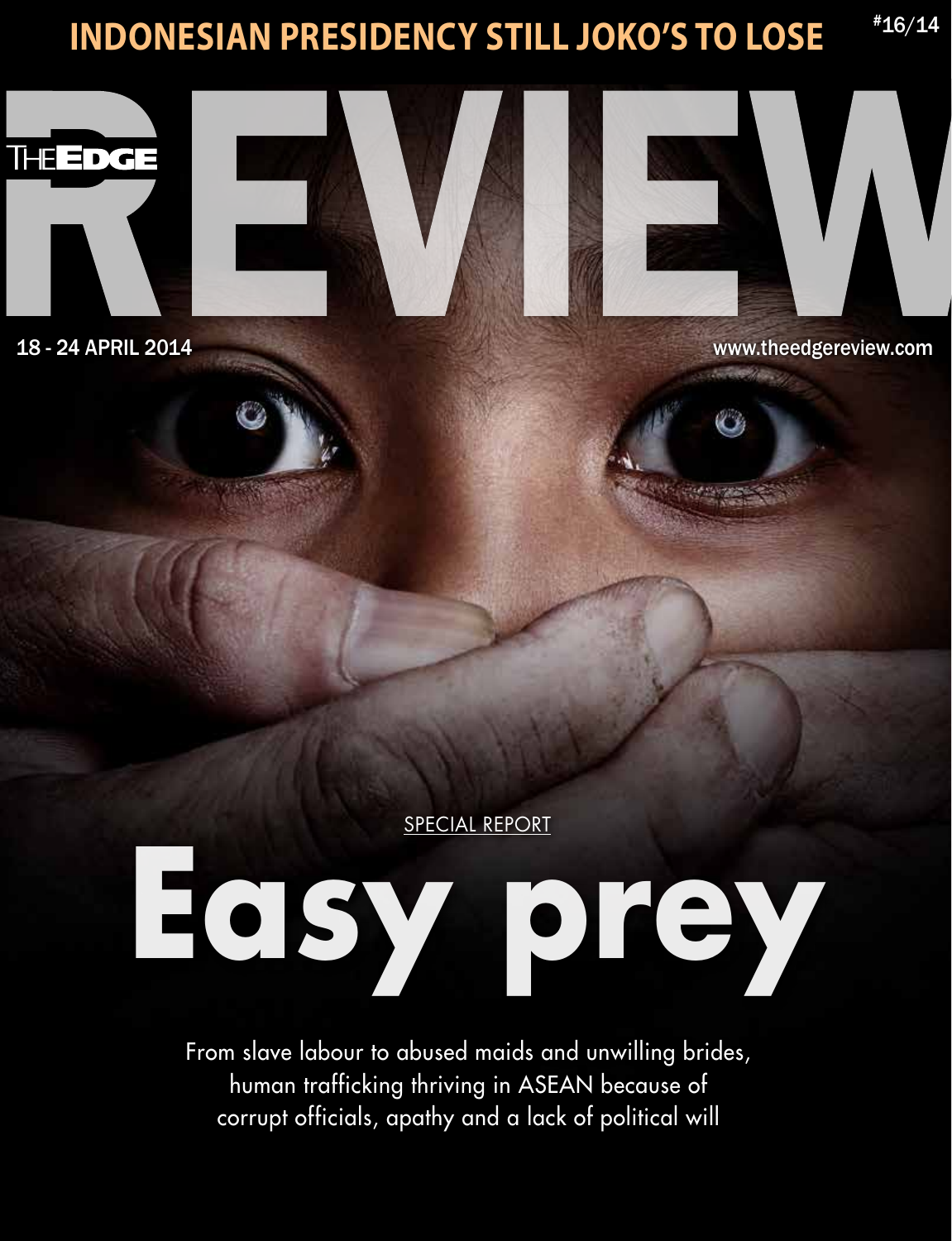COver story Human Trafficking

# PRINCE Uncharming

Chinese demand fuels trafficking in unwilling brides

> **A bride watches guests from the sidelines of her wedding reception near Udong, on the outskirts of Phnom Penh. –Reuters**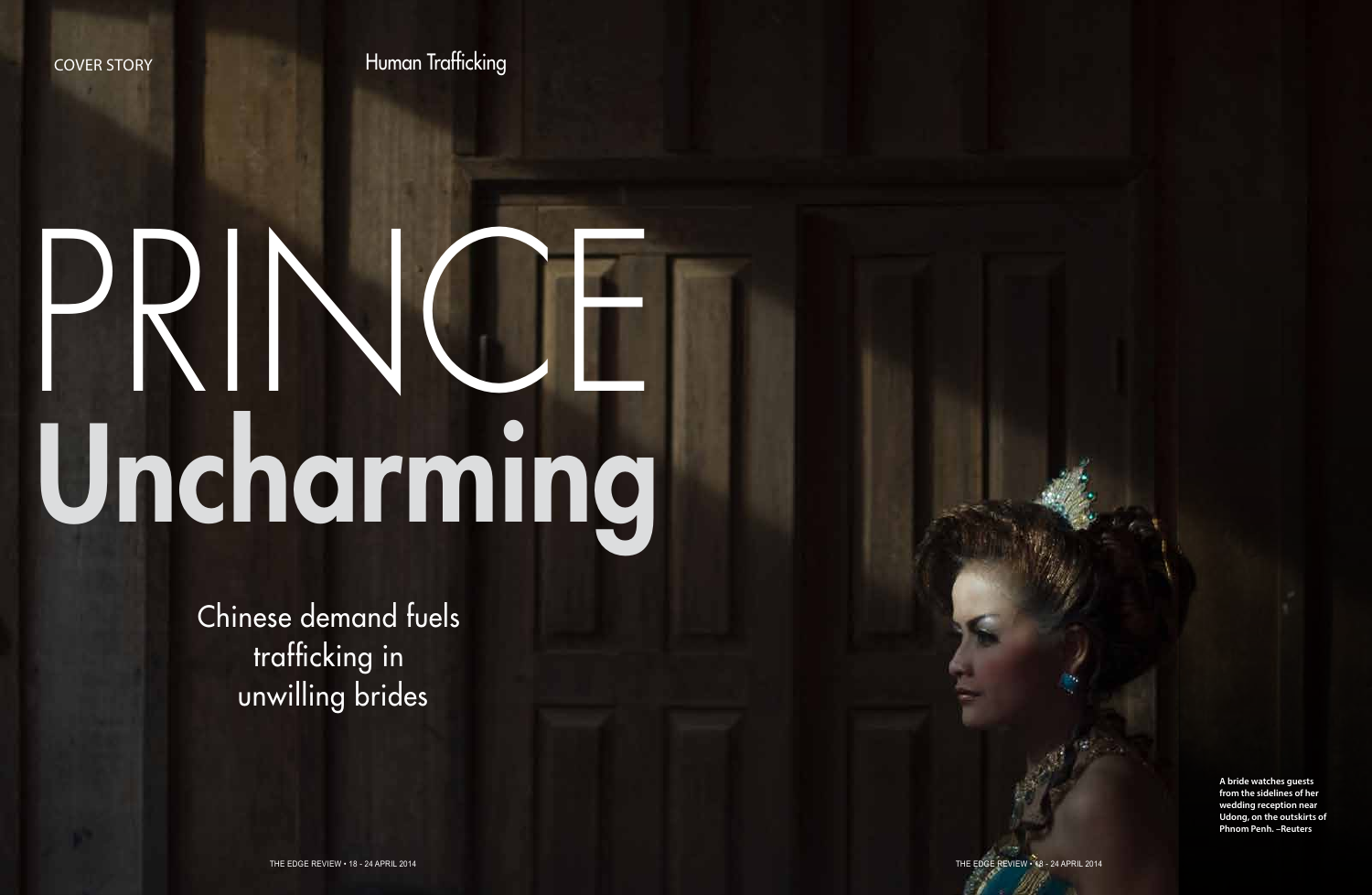ai Sochoeun had a clear picture of China.<br>
She imagined green, rolling hills stretching<br>
between large and crystal-clear rivers in the<br>
countryside, and in the vibrant cities, skyscrapers alighting She imagined green, rolling hills stretching between large and crystal-clear rivers in the the nights.

It was an image of a better life than tending a handful of chickens and a small plot of land where the 29-year-old's family grew vegetables in Cambodia. In China, the men are rich, sophisticated, loving family fathers – the opposite of the poor and often drunk farmers in Sochoeun's village.

But the land of Cockaigne was something she only experienced in the romantic Chinese dramas she watched on TV at her countryside home.

Her life would always be the same, Sochoeun thought, until a woman from a neighbouring village offered her a way out. The woman told her she would help take her to China, where she could marry one of the rich, handsome men Sochoeun had seen on TV, and on top of that, she could get a job where she would make around US\$500 a month.

In hindsight, Sochoeun knew that it was too good to be true.

"I heard of such stories, where women were trafficked, where they were tricked and then sold. But I thought it wouldn't happen to me," she said.

Worldwide, up to 60 million people are trafficked as modern-day slaves, according to estimates by the United





Nation's Inter Agency Programme on Human Trafficking (UNIAP), presented at a conference in Phnom Penh last month.

"Asia, and in particular Southeast Asia, remains one of the key areas of origin and destination of trafficking in persons," said Annette Lyth, regional programme coordinator for UNIAP.

Although most cases are never reported, the trade in human beings is estimated to be worth billions of dollars each year.

According to the UN's Global Report on Trafficking in Persons, 18 per cent of victims are trafficked into forced labour. In Asia, most of those people work in the agriculture or fisheries sectors, but also in garment factories. Sexual exploitation accounts for 79 per cent of all victims, making it by far the most common form of human

trafficking.

The medieval picture of slaves being shackled and dragged behind a horse has been replaced by much more subtle forms of modern slavery. Most of the time, said Sebastian Boll, regional researcher for UNIAP, victims agree to travel abroad, but end up in abusive circumstances with no way out.

"[If] a woman is brought to China on the basis of a promised job and a rich husband, when the actual end situation is very different, and their passports are withdrawn making it difficult to escape, etc., if there is clear exploitation, then this may very well be a case of human trafficking," he said.

It took less than a week to get a passport for Sochoeun. Shortly after that, she was taken to Phnom Penh International Airport, where she boarded a flight to

**The site of a suspected human trafficking camp near Baan Klong Tor in southern Thailand. – Reuters**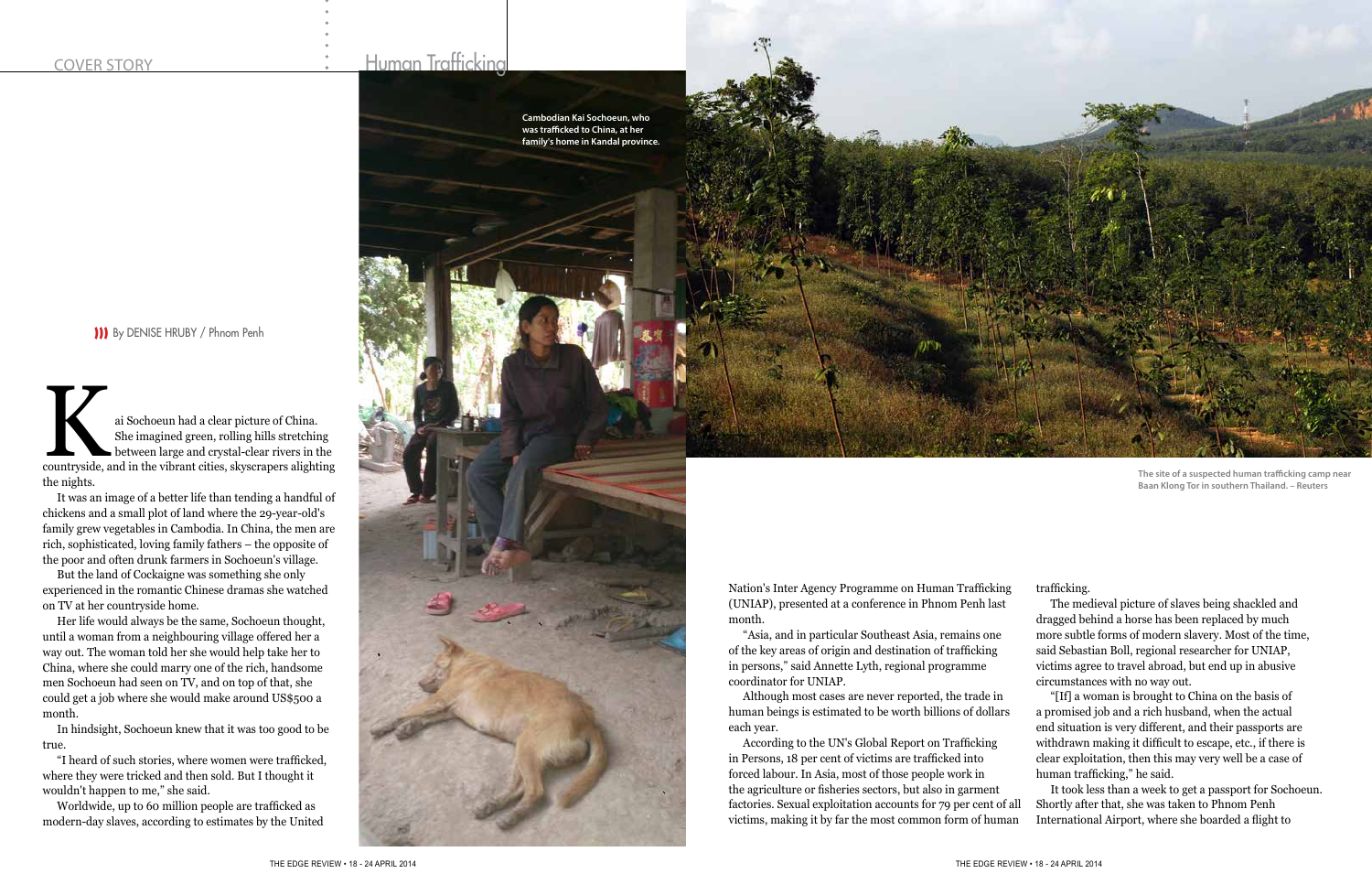Guangzhou along with two other Cambodian women.

The Cambodian flag they waved upon their arrival was a sign for a Cambodian-Chinese woman and four Chinese men with her that Sochoeun and the two younger women were the new arrivals.

"They told me the city was called Fuja –  $F - U - J -$ A, but I don't know where it was, and everything was in Chinese," she said.

Their passports were taken away, and they were taken to a house several hours from Guangzhou, Sochoeun said.

At the house, the Chinese-Cambodian woman told them to dress up and put on some make up.

Chinese men were to inspect the new arrivals and pick them as wives.

Sit on the couch, smile and behave, they were told.

"When I was sitting there so the Chinese men could look at me, I knew that I was trafficked. They chose us, and I felt like a prostitute, because I was told to dress up and do my make-up to make them attracted to me," Sochoeun said.

As the oldest in the group, she was the last to be chosen. Her Chinese Prince Charming turned out to be a poor, occasional construction worker who lived with his family.

 On average, she was sexually abused four times a day, and beaten when she refused herself, she said. She was also locked in a room, and only let out to eat.

She begged to return to Cambodia, but was told that her husband had paid US\$15,000 for her, about half of the dowry for an uneducated Chinese woman.

Besides unaffordable dowries, China's One Child Policy has left millions of young men desperate for brides – and heirs.

In 2005, the British Medical Journal estimated that China had produced a surplus of 32 million young men – larger than the population of Malaysia.

"Trafficking cases for forced marriage [from] Southeast Asia [to China] are regularly reported in Myanmar and Vietnam, and to a lesser degree too in Laos," the UNIAP's Boll said.

But the UN, anti-human trafficking organisations and the Cambodian government all said that they did not know why Cambodia only first saw trafficking of brides to China two years ago.

Now, every month the police arrest traffickers as they are about to send off Cambodian women at the airport.

"We don't know why this has risen so much, but we take it seriously," Choun Bun Eng, chairwoman of the government's committee to fight human trafficking, said.

After more than a month of rape and confinement, Sochoeun managed to get hold of a phone and contacted a human rights radio station in Phnom Penh. With the help of the Cambodian Embassy, they set her repatriation in motion. One of the women who had boarded the flight with her was also repatriated, but neither of them knew

what had become of the third.

At her wooden stilt home in Kandal province, Sochoeun said she hopes that her story is widely shared, so that other women will not fall for the same false promises.

She said she is now pleased to be tilling her small plot of land and tending after her chickens. She said she knew that she was lucky to have escaped.

"It felt like I was given a second chance... like I was reborn," she said.

**Unemployed women wait for information about possible jobs as garment workers outside an industrial zone where factories are based in a suburb of Phnom Penh. – Reuters**

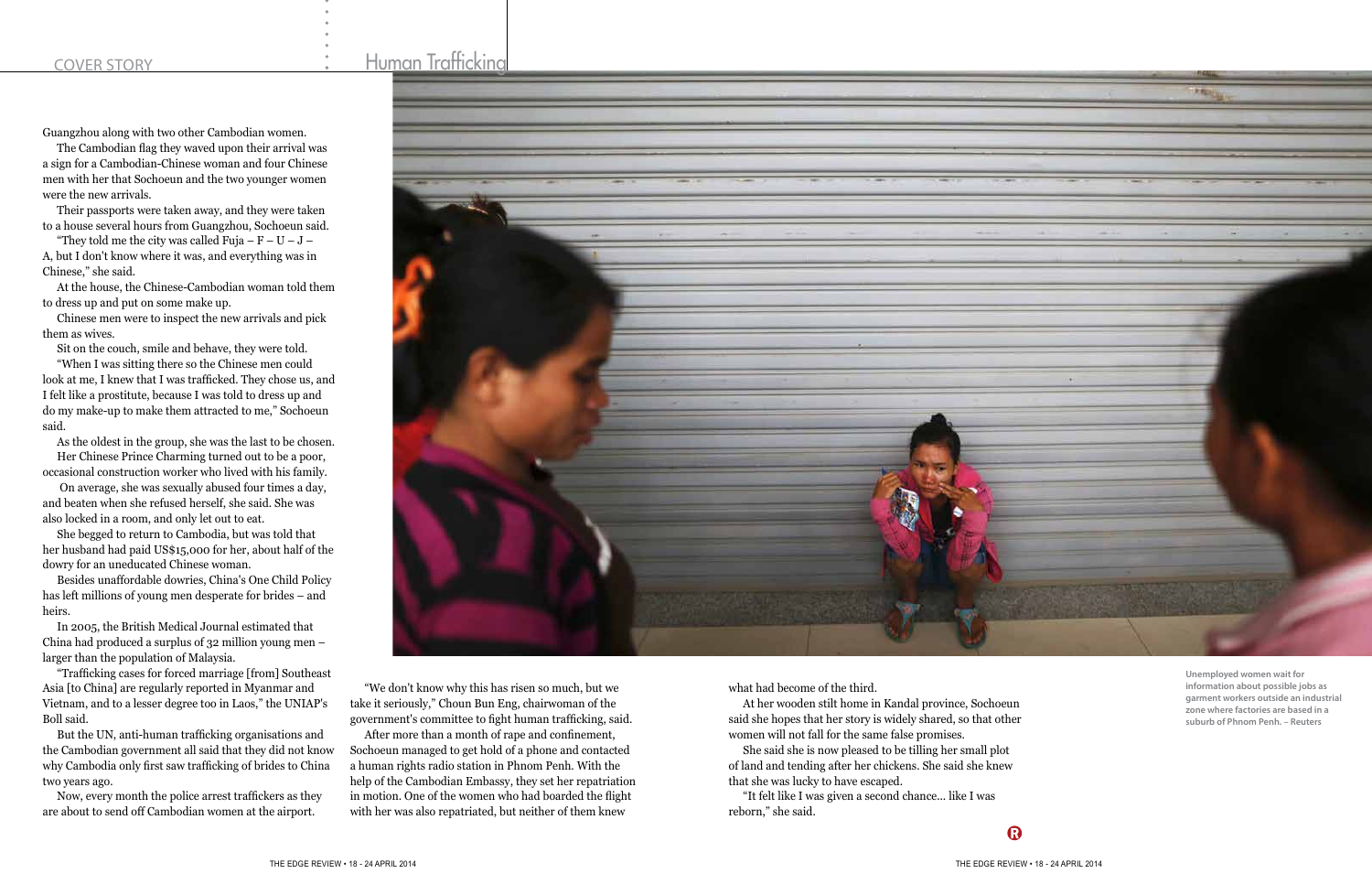ut of every 100 victims of human trafficking, only one is rescued. This shocking figure, the United Nations has said, is likely to rise because human trafficking is a fasttrafficking, only one is rescued. This shocking figure, the United Nations has growing business. After the illicit trade in drug and arms, modern day slavery is the most lucrative form of illegal trafficking. UN estimates put annual profits at US\$3.2 billion.

This year, The Association of Southeast Asian Nations (ASEAN) plans to finish a draft of the Convention on Trafficking in Persons, aimed at reversing, or at least combating, the trend. ASEAN is scheduled to adopt the

Convention at next year's summit in Malaysia.

So far, all ASEAN members except Singapore have specific domestic laws on human trafficking. But human trafficking needs to be dealt with as a regional issue that spans borders, said Khine Myat Chit, senior officer in the Security Cooperation Division of the ASEAN Secretariat.

"The most important thing will be the protection of the rights of the victims and to give national guidelines and regional guidelines in protecting the rights of vulnerable people, not just women and children, but also men. And that we don't differentiate by gender," she said.

Especially when victims of human trafficking are



ASEAN convention on human trafficking aims to regionalise the issue

## Acting together

**)))** By DENISE HRUBY / Phnom Penh

**Akram, an 18-year-old Rohingya, who cannot walk and whose body is pocked with fly-blown sores from months of immobility, is seen resting on a makeshift bed at a mosque near Songkhla, close to Thailand's border with Malaysia in this February 12 picture. He had escaped from a Thai trafficking camp less than three weeks before with a horror story that underscores the human toll of Thailand's deportation policy. The Rohingya were forced to squat during the day and sleep in a foetal position at night, and beaten by camp guards if they stood or even stretched, said Akram. Fed rice gruel twice a day and weakened by chronic diarrhoea, Akram soon discovered that he was paralysed. – Reuters**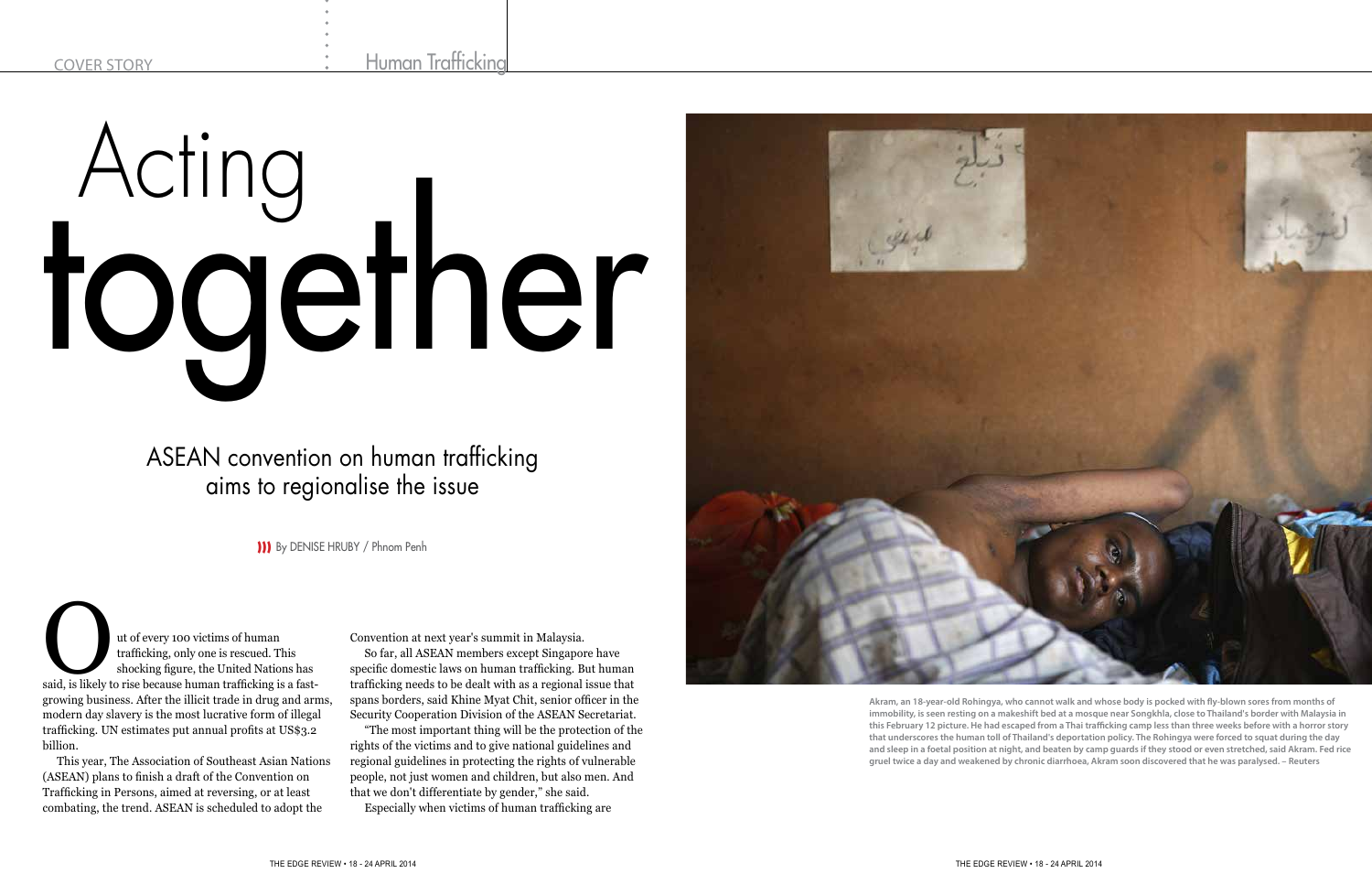forced to engage in illegal activities, such as selling drugs or prostitution, domestic laws often end up targeting them as perpetrators.

A quick repatriation of victims is also vital for their mental recovery.

 "[Once] a victim is rescued and identified... after giving their statements [to authorities], they can go back from shelters to their homes... so they don't feel confined to centres," she said.

Once the Convention is adopted, Chit said, several countries will have to amend national laws and enact new ones.

"This will be legally binding for all members, so everybody will be bound to protect people from trafficking," she said.

According to figures for 2012 compiled by the UN's Campaign to Combat Human Trafficking in the Greater Mekong Subregion, Laos reported 193 cases of trafficking, Myanmar 364, Thailand 594, Vietnam 883 and Cambodia 959.

But those, said Annette Lyth, regional project manager for the UN's Inter-Agency Project on Human Trafficking, were only reported figures, and do not fully represent how many people were subject to human trafficking.

"[Most] cases are not reported and there are no reliable estimates," she said, although tens of thousands of victims were likely forced to live and work under unbearable circumstances in the region.

At a UN General Assembly session in 2012, Mahmoud Cherif Bassiouni, emeritus professor at Chicago's DePaul University and an expert on international human rights laws, spoke about the need to have more than just laws in place to combat human trafficking.

"There is no human rights subject on which governments have said so much but done so little," he said.

It is unlikely whether the ASEAN Convention will bring about more arrests of traffickers – and fewer victims among those trafficked. But committing to a regional Convention, Chit said, had to be the first step.

"We need a joint response, and for that, we need a regional Convention first," Chit said.



**Children of suspected Uighurs from China's troubled far-western region of Xinjiang, rest on a ground inside a temporary shelter after they were detained at the immigration regional headquarters near the Thailand-Malaysia border in Hat Yai, Songkla on March 14. About 200 people were rescued by police from a human smuggling camp. – Reuters**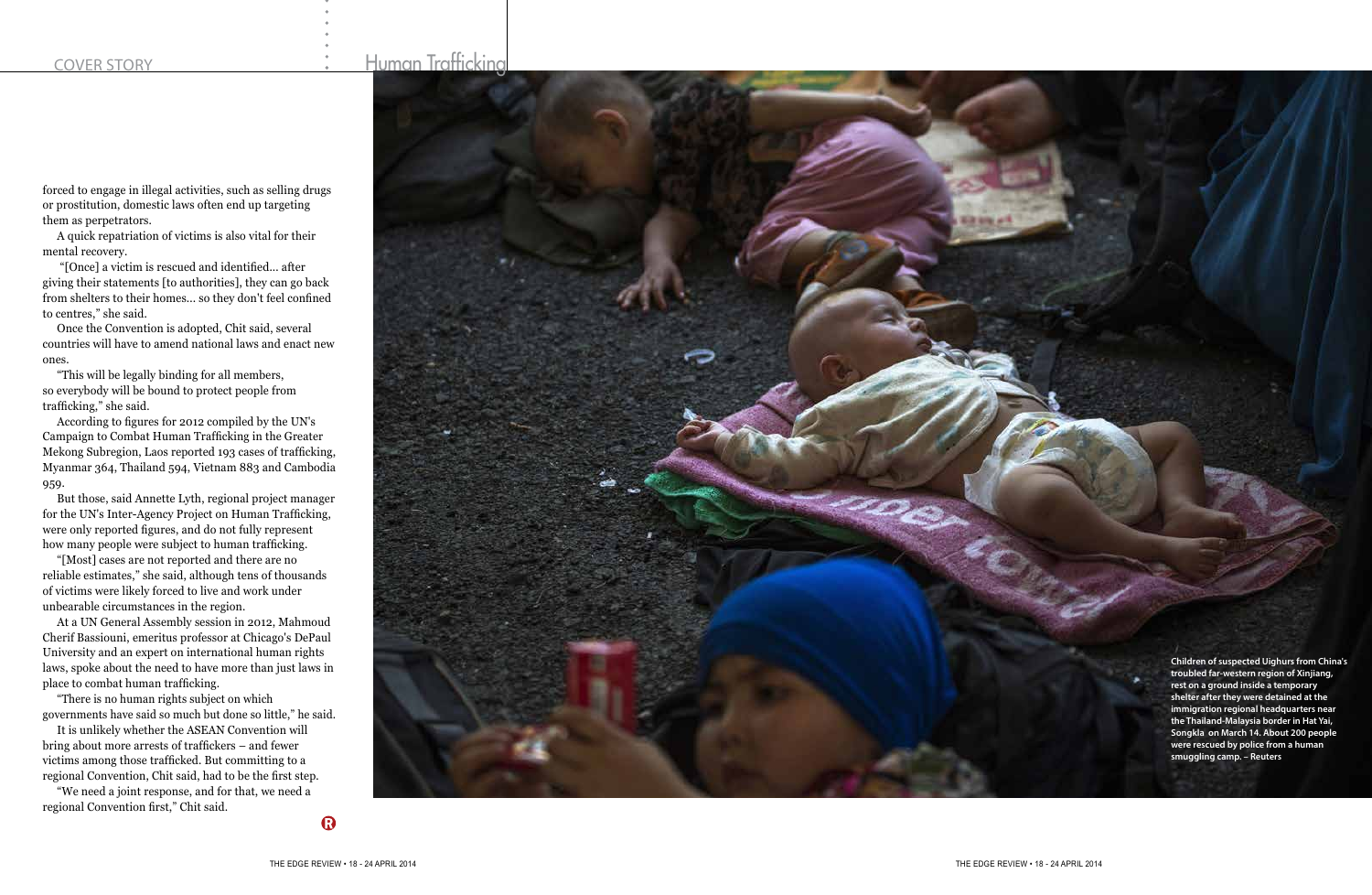Human Trafficking



n October 2011, dozens of young Cambodian<br>
women boarded a flight from Phnom Penh for<br>
Kuala Lumpur. In tears, they bade their families<br>
farewell before they took off into an uncertain future. They women boarded a flight from Phnom Penh for Kuala Lumpur. In tears, they bade their families were the last batch that would officially leave Cambodia to work as maids in Malaysia.

That same day, Prime Minister Hun Sen imposed a moratorium on sending Cambodian women to work as maids in Malaysia.

The measure was in response to reports of abuse by Malaysian employers. An 18-year-old girl had sought refuge at the Cambodian Embassy after her employer had raped her. A 23-year-old woman reported torture and frequent beatings. At least three women, whose families said they were healthy and mentally stable when they left Cambodia, committed suicide during their stay there. One woman was starved to death by her employers in Penang.

Similar, horrific stories of abuse, torture and suicide had led national headlines for months.

But under the right circumstances, working as a maid abroad offers a way out of poverty for the mostly rural young women and their families, whose only alternative is working in one of Cambodia's garment factories, where they are able to save only a handful of dollars each month.

**)))** B y DENISE HRUBY / Phnom Penh

Plight of Cambodian maids in Malaysia a sticking point in bilateral ties

The money that maids, as well as other migrant workers, send back to their families is a significant contribution to Cambodia's economy – one that the government cannot easily forego. Acleda Bank, by far the largest bank with the most branches in rural areas, estimate US\$81 million in remittances every month .

The Ministry of Labour has said that it hopes to send a total of 300,000 women to Malaysia. The remittances would amount to US\$1.5 billion, almost half of the Kingdom's annual budget.

## Abused domestics

Since both sides stand to profit, Cambodia and Malaysia quickly began drafting a Memorandum of Understanding (MoU) that would resume the flow of maids while guaranteeing their safety.

What was meant to take only a few months, however, has proven to be an arduous task.

The MoU has been sent back and forth between Phnom Penh and Kuala Lumpur several times, with each side making amendments to their advantage.

Early last November, the Cambodian Ministry of Labour announced that the MoU would be signed by January, and that about 1,000 Cambodian women would leave to work in Malaysia every month. But the MoU still hasn't been signed. "There is no problem. Two years



**Indonesian maid Sri Lestari Wagiyo, 19, of East Java, shows the injuries she suffered at the hands of her Malaysian employer in this November 5, 2009, picture. – Reuters**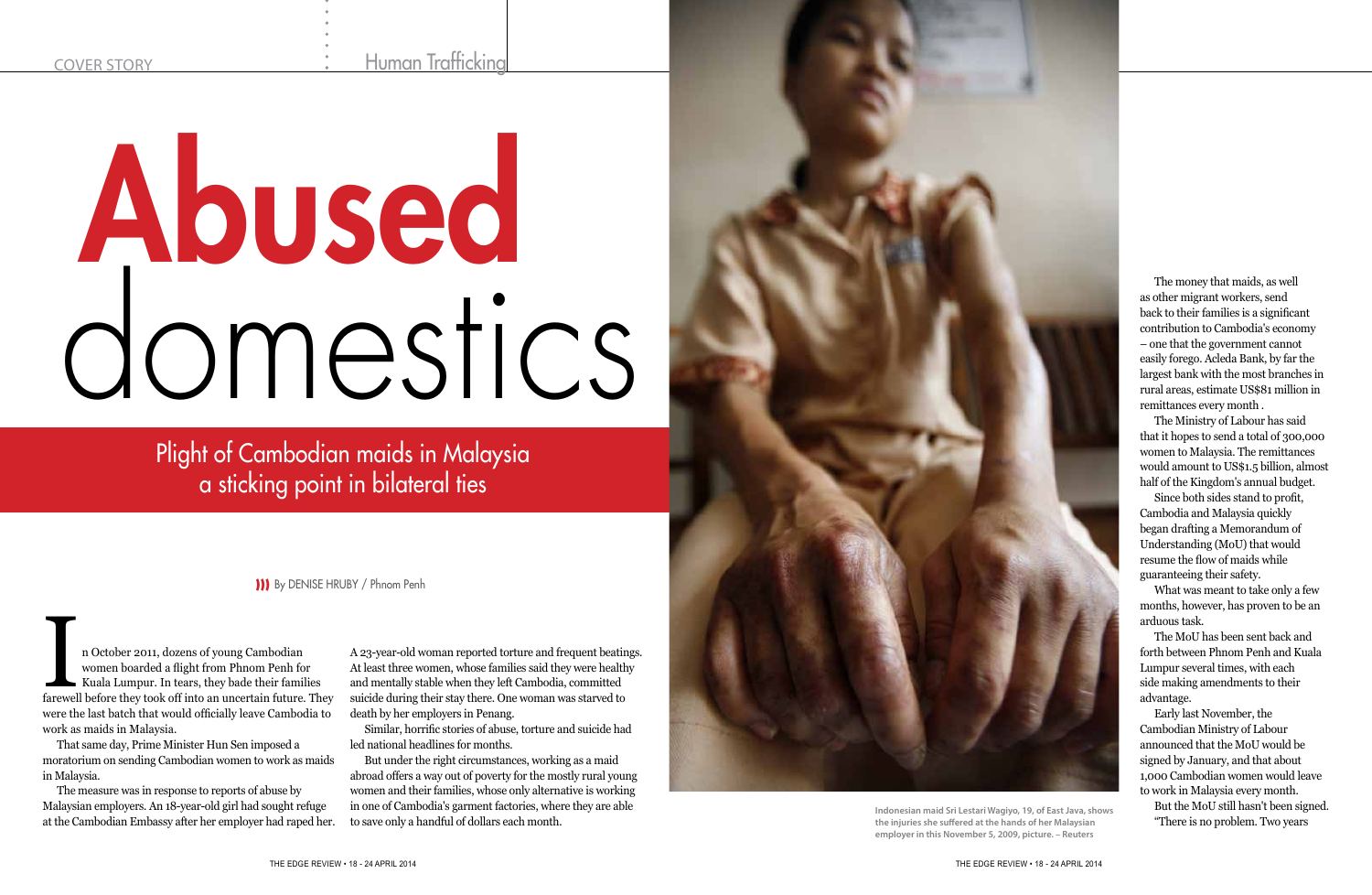

ago, the Cambodians initiated the memorandum, and it's taking a longer time because both sides are being very careful," Raja Saifful Ridzuwan, the Malaysian Embassy's spokesperson, said.

"Whatever it is, we take Cambodia's concerns into account," he added.

Cambodian officials took the latest version sent by Malaysia, however, as an affront.

Jenna Holiday, a consultant for UN Women who has helped in the drafting process, said Malaysia had rejected about 90 per cent of stipulations aimed at guaranteeing workers' rights, from keeping their own passport, having a safe and private room, to three meals a day as well as annual leave and maximum overtime.

A line in the MoU that said that employers had to "respect the basic human rights" of maids was also crossed out.

Asked about these specific amendments, Ridzuwan said they were not true.

"I don't think so. How do you know this? This is confidential.... I will have to raise this with the Cambodians," he said, adding that draft documents should not be leaked, before declining to comment further.

The MoU was the centre of discussion at a quarterly, internal meeting between Cambodian government representatives and non-governmental organisations on human trafficking last month.

> Another meeting between Cambodian and Malaysian officials is due to take place in several weeks.  $\boldsymbol{\Omega}$

All parties were frustrated at the slow progress, and the many provisions that were rejected by the Malaysian side.

Holiday said that despite the frustration, it was important that the MoU guarantee workers' safety.

"We can't rush this," she cautioned. Although Cambodia wants to send maids to Malaysia, Holiday said that Malaysia was also in dire need of domestic workers.

Foreigners make up 21 per cent of Malaysia's workforce, and, at the time of the moratorium, an estimated 50,000 Cambodians were employed as maids for Malaysian families. Even for middle-class families, it's not uncommon to keep a domestic worker.



The number of countries willing to send maids to Malaysia is also dwindling, Holiday said.

"The MoU with Indonesia is a bad example, it was a failure. And the Indonesians are not sending enough maids anymore.... Cambodia has more leverage than they think, because Malaysia wants domestic workers," she said.

Anti-human trafficking police raised the most concerns at the meeting, saying that they wish to be included in the drafting process if they are to help ensure the safety of workers, at least as long as they are at recruitment agencies in Cambodia.

"And even if they [Malaysia] sign a good MoU, once the women are there, who makes sure that they are safe?" one police official said.

**A Rohingya woman cooks in the kitchen at her family's rented house in Cheras Baru, Kuala Lumpur. – Reuters**

**This picture taken on January 19, 2011, shows paramedical staff trainees walking in front of a maid agency office in Kuala Lumpur. Nearly two million foreigners, mostly from Indonesia, are registered to work in Malaysian homes, shops, factories and plantations, and many more are undocumented, making Malaysia one of Asia's biggest importers of labour. – AFP**